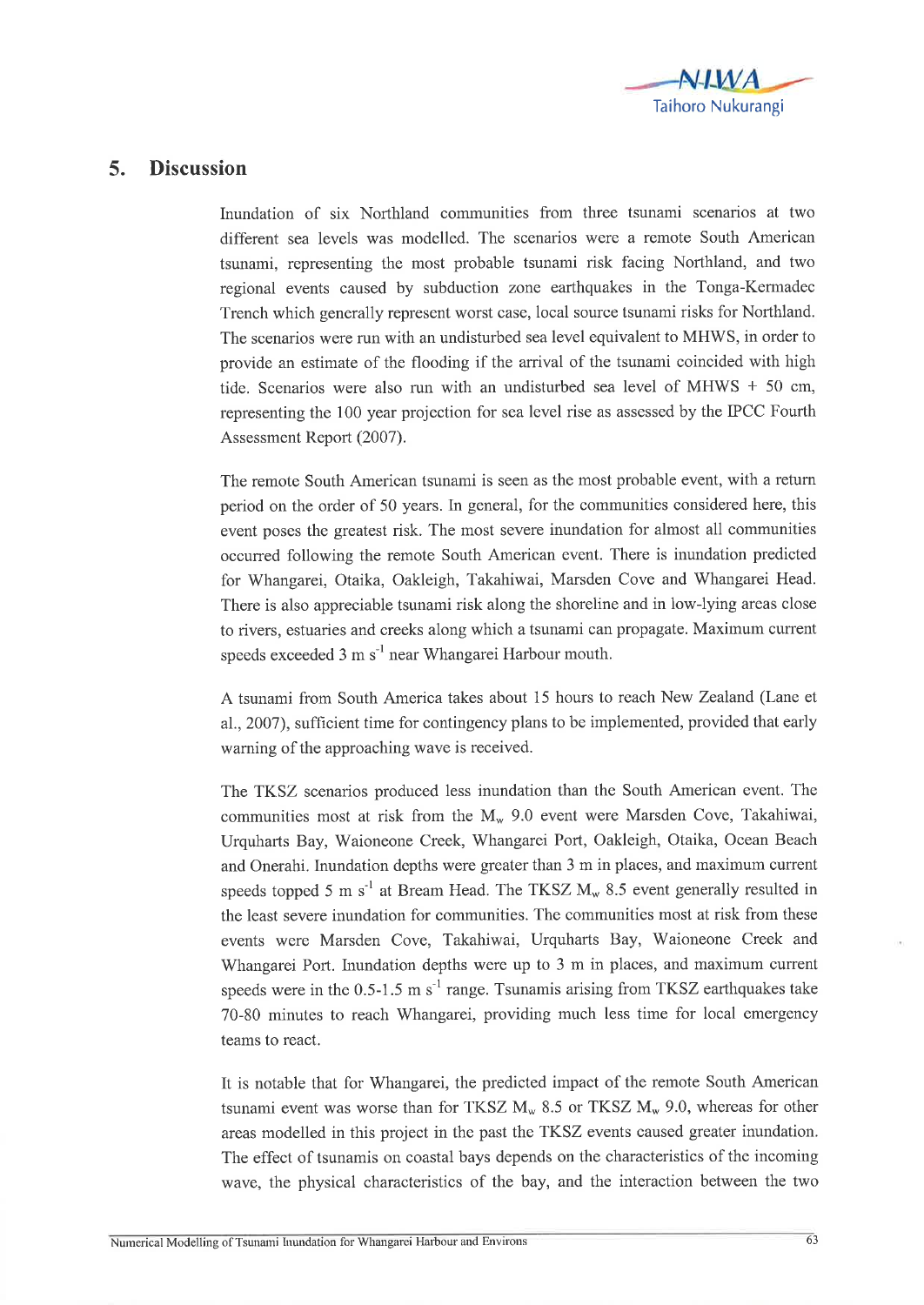

(Walters and Goff, 2003). Coastal bays have a natural resonance period and length scale, so that if an incoming wave has similar characteristics, then large amplification of the incident wave can be expected i.e. the height of the wave at the coastline can be significantly greater than its height as it enters a bay. Resonance in some Northland coastal bays, therefore, will be triggered by the longer period, longer wavelength tsunamis arriving from South America, whereas in other bays the response to the shorter period, shorter wavelength waves arriving from the Tonga-Kermadec Trench will be stronger. The results here demonstrate that the amplitude of the incoming wave is not the only factor in determining the severity of the eventual impact.

In addition to inundating land areas, tsunamis elevate current speeds substantially above normal values for short periods of time and can, therefore, cause significant scouring and erosion in estuaries, beaches and dunes, and affect structures such as piers and bridges. The greatest maximum current speeds were produced by the  $M_{w}$  9.0 TKSZ scenario which resulted in maximum speed exceeding 5 m  $s^{-1}$  at Bream Head.

The effect of sea level rise, when included in all the simulations, was generally to increase the extent and depth of inundation. The  $M_w$  8.5 TKSZ scenario with 0.5 m sea level rise causes greater inundation than the South American Tsunami at the current MHWS level.

For the TKSZ events and the remote South American event maximum current speeds were similar for both sea levels.

Arrival times, in minutes after the source event, of the first wave and maximum water level for the South American and TKSZ scenarios were provided for French Island, Marsden Point, Takahiwai, Whangarei (Port), Otaika and Oakleigh. The Point (location supplied by NRC) at Hatea  $-$  Town Basin was unsuitable to use for calculating arrival times as it is only inundated in the  $M_w$  9.0 TKSZ, and South American scenarios when sea level rise is incorporated. In addition, the level of inundation is very small making data and subsequent conclusions unclear. The point used for the presented Whangarei arrival time data is located at the porl of Whangarei. The point is at the receiving edge of Whangarei Harbour, therefore, the presented times represent the minimum arrival times.

Water drainage from the Marsden Point refinery is channelled through a culvert leading from the Bercich Drain down to the shoreline in Bream Bay. The potential exists for this culvert to act as a conduit for tsunami to flood the refinery, despite the protection of the adjacent dunes. The current modelling study incorporated a virtual link between grid elements situated at either end of the culvert - thus, should sea level become elevated above the height of the culvert intake within the refinery, then water would be transported into the refinery. In the current study, water elevations due to the tsunami reached a maximum of about 3 m above MSL at the seaward end of the